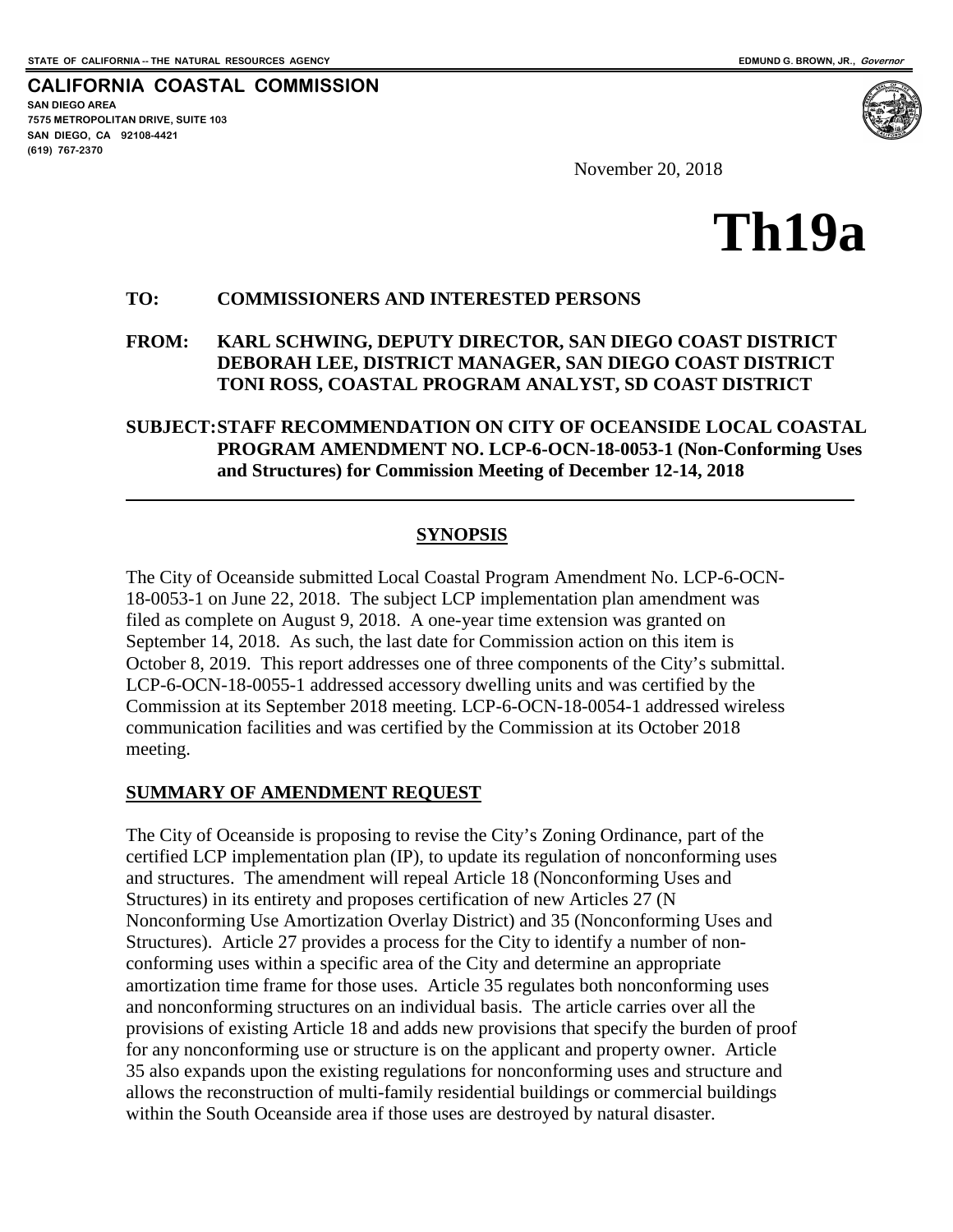#### **SUMMARY OF STAFF RECOMMENDATION**

Staff is first recommending denial of the Implementation Plan (IP) amendment as submitted, and then recommends approval of the IP amendment with one suggested modification. The proposed revisions to the City's certified Implementation Plan (IP) will merge the City's two ordinances pertaining to nonconforming uses and structures into one document. No major revisions are proposed at this time.

For the most part, the Commission is not chiefly concerned with the abatement or regulation of nonconforming buildings and uses. However, when there are nonconforming structures that are sited in inherently hazardous areas, such as coastal bluffs, or adjacent to the shoreline and lagoons where public access, either for recreational purposes or enjoying scenic amenities, may be affected, the Commission does have an interest in abating certain nonconforming structures or the nonconforming elements of specific buildings given they may adversely impact coastal resources or public recreational opportunities for an unspecified time.

The primary concern identified by staff relates to termination of any nonconforming status. As proposed, Article 35 includes two separate policies; one which applies to properties located outside the coastal zone, and one which applies only to properties in the coastal zone. For coastal zone properties, the regulations are clear regarding nonconforming uses; however, regulation of structural nonconformities is not clear. As such, staff is recommending language be added, through the incorporation of Suggested Modification No. 1, that includes the termination of structural nonconformities is regulated in the same manner as a nonconforming use. As modified, both structures and uses that do not conform to current standards must lose their nonconforming status and conform to all applicable standards when any change, expansion, enlargement or intensification is proposed.

The appropriate resolutions and motions begin on Page 5. The suggested modifications begin on Page 6. The findings for denial of the Implementation Plan Amendment as submitted begin on Page 7. The findings for approval of the plan, if modified, begin on Page 11.

## **BACKGROUND**

Currently, the City of Oceanside utilizes two different zoning ordinances, one of which applies to lands within the coastal zone and serves as the City's certified Implementation Plan (IP), the second of which applies to lands outside the coastal zone. However, the City is currently working to consolidate these two documents in order to have one zoning document that would apply Citywide. Since 2015, the City has been processing LCP amendments to update and merge these two documents through a phased approach. City and Commission staffs have been working cooperatively to expedite those changes that do not raise Land Use Plan (LUP) or Coastal Act consistency concerns. The Commission initially certified the re-organizational changes that could be found to be minor in nature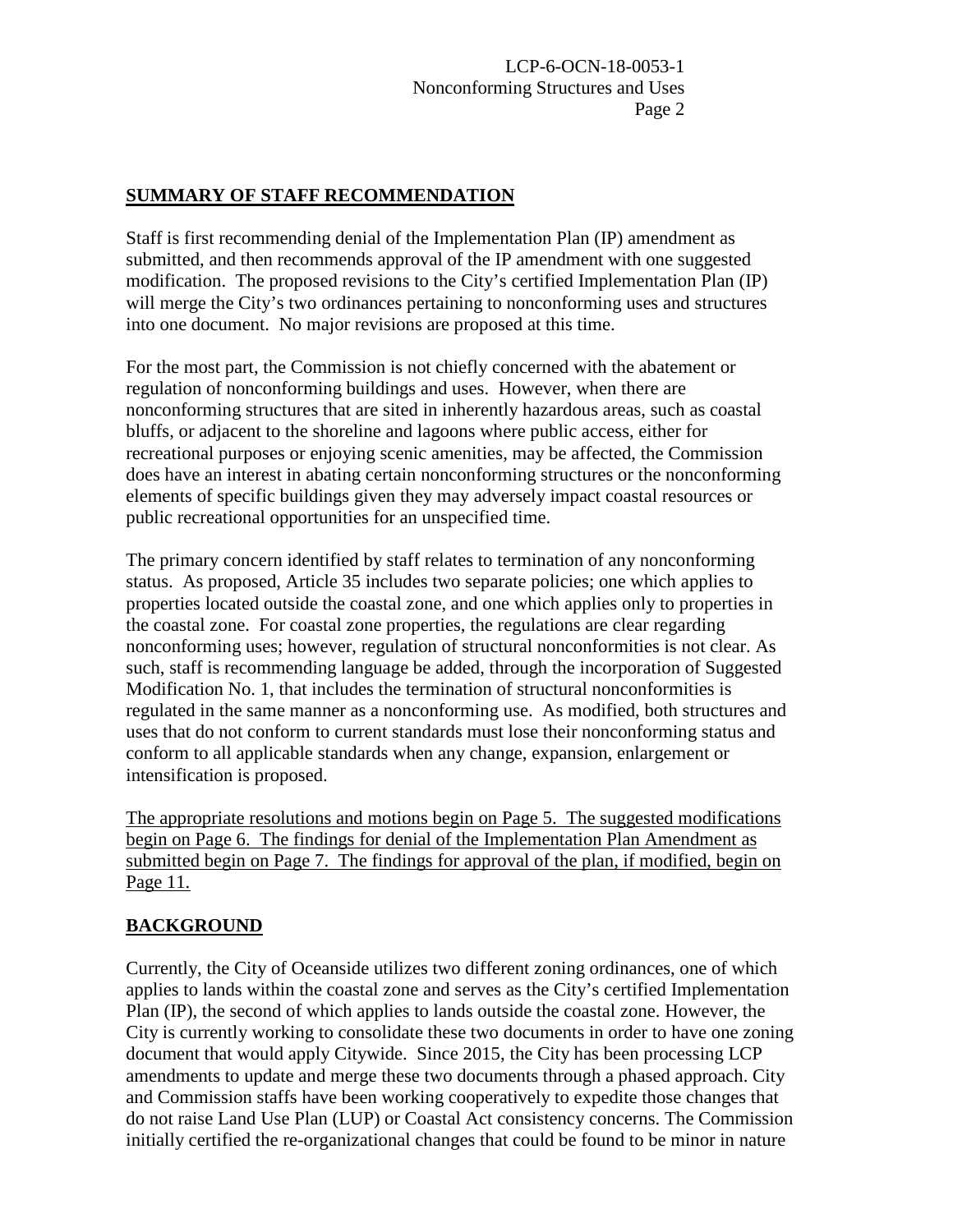in December of 2015. A second City of Oceanside LCP amendment was approved by the Commission at the January 2017 hearing that continued this approach to merge the two zoning ordinances, and primarily focused on a number of items that were not likely to impact coastal resources, such as repealing unused zoning designations or repealing older designations and replacing them with comparable designations from the more recent zoning ordinance. Three more LCP amendments to merge the zoning ordinances were approved by the Commission in 2017. It is anticipated that as the efforts to combine these two zoning ordinances continue to move forward, the City will submit the more substantive revisions to its certified IP as it continues toward the goal of having one certified zoning document to be applied Citywide. These substantive changes will include updating the City's stringline maps, modifying height restrictions, and updating definitions for terms that have historically caused issues for the City, among others. In addition, the City recently received a Commission LCP Local Assistance Grant to include a Sea Level Rise Vulnerability Assessment, Adaptation Plan, and overall LUP Update, and; as such, the City will include these specific components into its proposed LCP Update.

#### **ADDITIONAL INFORMATION**

Further information on the City of Oceanside LCP Amendment No. LCP-6-OCN-18- 0053-1 may be obtained from Toni Ross, Coastal Planner, at (619) 767-2370.

#### **EXHIBITS**

Exhibit 1 – [Resolution No.](https://documents.coastal.ca.gov/reports/2018/12/th19a/th19a-12-2018-exhibits.pdf) 18-R0101-1 Exhibit 2 – [Ordinance No. 18-ORO116-1](https://documents.coastal.ca.gov/reports/2018/12/th19a/th19a-12-2018-exhibits.pdf) Exhibit 3 – [Proposed Text Changes in Strikeout/Underline](https://documents.coastal.ca.gov/reports/2018/12/th19a/th19a-12-2018-exhibits.pdf)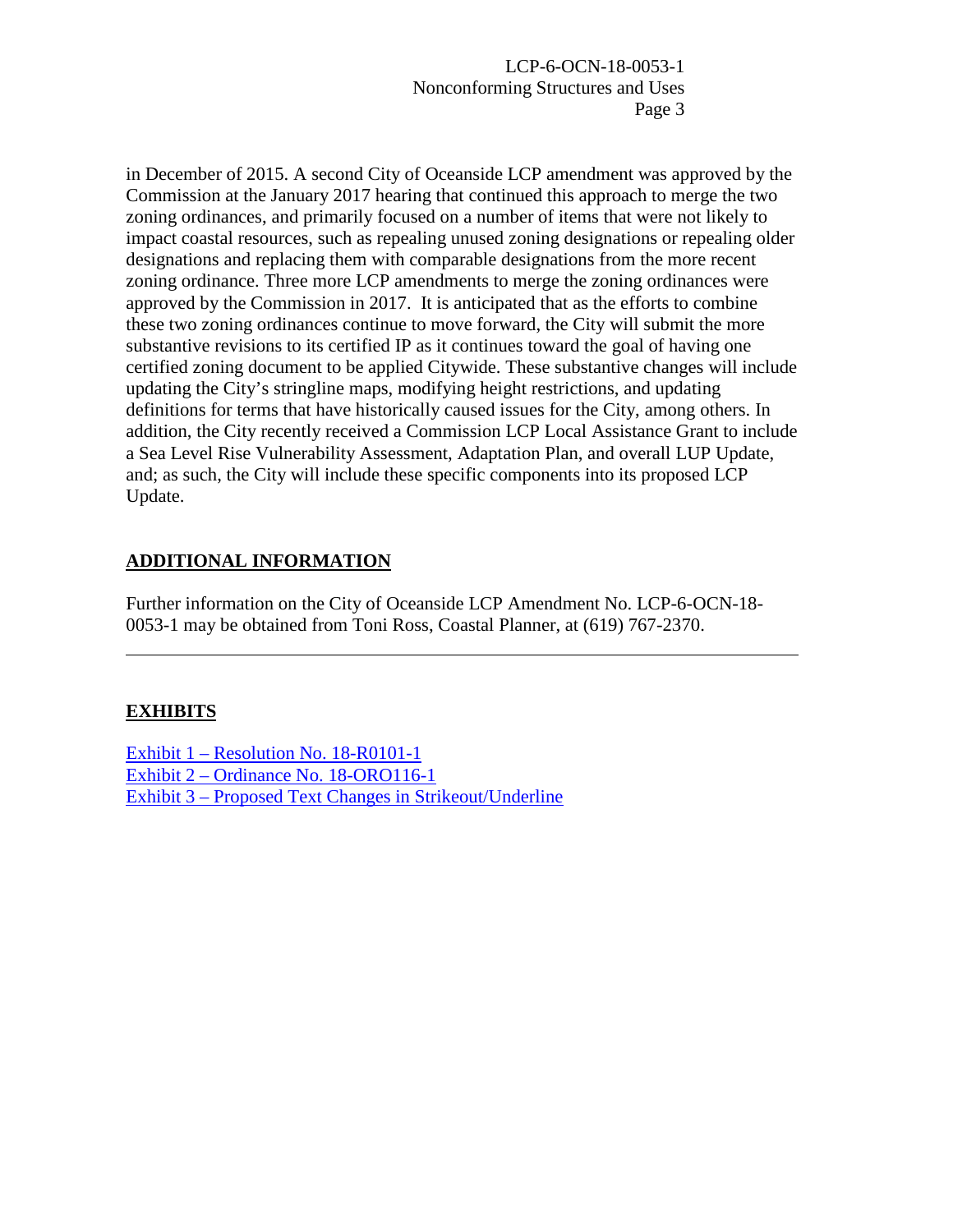#### **PART I. OVERVIEW**

## **A. LCP HISTORY**

The City of Oceanside first submitted its Land Use Plan (LUP) to the Commission in July 1980, and it was certified with suggested modifications on February 19, 1981. This action, however, deferred certification on a portion of the San Luis Rey River valley where an extension of State Route 76 was proposed. On January 25, 1985, the Commission approved with suggested modifications the resubmitted LUP and Implementing Ordinances. The suggested modifications for this approval were related to the guaranteed provision of recreation and visitor-serving facilities, assurance of the safety of shorefront structures, and the provision of an environmentally sensitive routing of the proposed Route 76 east of Interstate 5. The suggested modifications to the Zoning/Implementation phase resulted in ordinances and other implementation measures that were consistent with the conditionally certified LUP policies.

With one exception, the conditionally certified LUP and Implementing Ordinances were reviewed and approved by the City on May 8, 1985. The City requested that certification be deferred on one parcel adjacent to Buena Vista Lagoon designated by the City for "Commercial" use; the Commission's suggested modification designated it as "Open Space." On July 10, 1985, the Commission certified the City's LCP as resubmitted by the City, including deferred certification on the above parcel.

## **B. STANDARD OF REVIEW**

Pursuant to Section 30513 of the Coastal Act, the Commission may only reject zoning ordinances or other implementing actions, as well as their amendments, on the grounds that they do not conform with, or are inadequate to carry out, the provisions of the certified land use plan. The Commission shall take action by a majority vote of the Commissioners present.

## **C. PUBLIC PARTICIPATION**

The City has held a Planning Commission meeting with regard to the subject amendment request in January, 2016. The City held City Council meetings on March 14, 2018 and March 28, 2018. All local hearings were duly noticed to the public. Notice of the subject amendment has been distributed to all known interested parties.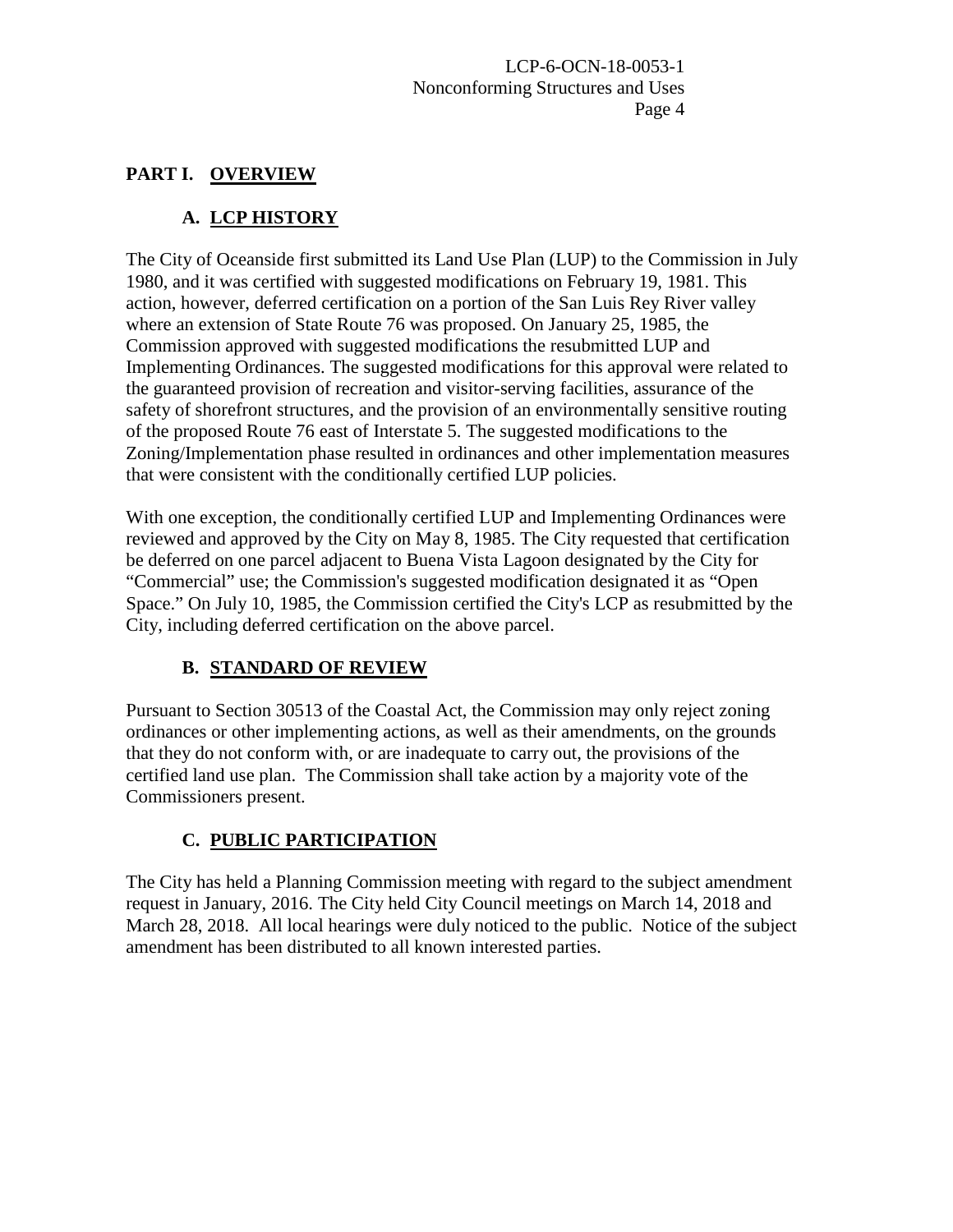#### **PART II. LOCAL COASTAL PROGRAM SUBMITTAL - RESOLUTIONS**

Following a public hearing, staff recommends the Commission adopt the following resolutions and findings. The appropriate motion to introduce the resolution and a staff recommendation are provided just prior to each resolution.

#### **I. MOTION I:** *I move that the Commission reject Implementation Program Amendment No. LCP-6-OCN-18-0053-1 for the City of Oceanside as submitted.*

#### **STAFF RECOMMENDATION OF REJECTION:**

Staff recommends a **YES** vote. Passage of this motion will result in rejection of Implementation Program and the adoption of the following resolution and findings. The motion passes only by an affirmative vote of a majority of the Commissioners present.

#### **RESOLUTION TO DENY CERTIFICATION OF THE IMPLEMENTATION PROGRAM AS SUBMITTED:**

The Commission hereby denies certification of the Implementation Program Amendment submitted for the City of Oceanside and adopts the findings set forth below on grounds that the Implementation Program amendment as submitted does not conform with, and is inadequate to carry out, the provisions of the certified Land Use Plan. Certification of the Implementation Program amendment would not meet the requirements of the California Environmental Quality Act as there are feasible alternatives and mitigation measures that would substantially lessen the significant adverse impacts on the environment that will result from certification of the Implementation Program amendment as submitted

#### **II. MOTION II:** *I move that the Commission certify the Implementation Program Amendment No. LCP-6-OCN-18-0053-1 for the City of Oceanside if it is modified as suggested in this staff report.*

## **STAFF RECOMMENDATION:**

Staff recommends a **YES** vote. Passage of this motion will result in certification of the Implementation Program Amendment with suggested modifications and the adoption of the following resolution and findings. The motion passes only by an affirmative vote of a majority of the Commissioners present.

#### **RESOLUTION TO CERTIFY THE IMPLEMENTATION PROGRAM AMENDMENT WITH SUGGESTED MODIFICATIONS:**

The Commission hereby certifies the Implementation Program Amendment for the City of Oceanside if modified as suggested and adopts the findings set forth below on grounds that the Implementation Program Amendment, with the suggested modifications,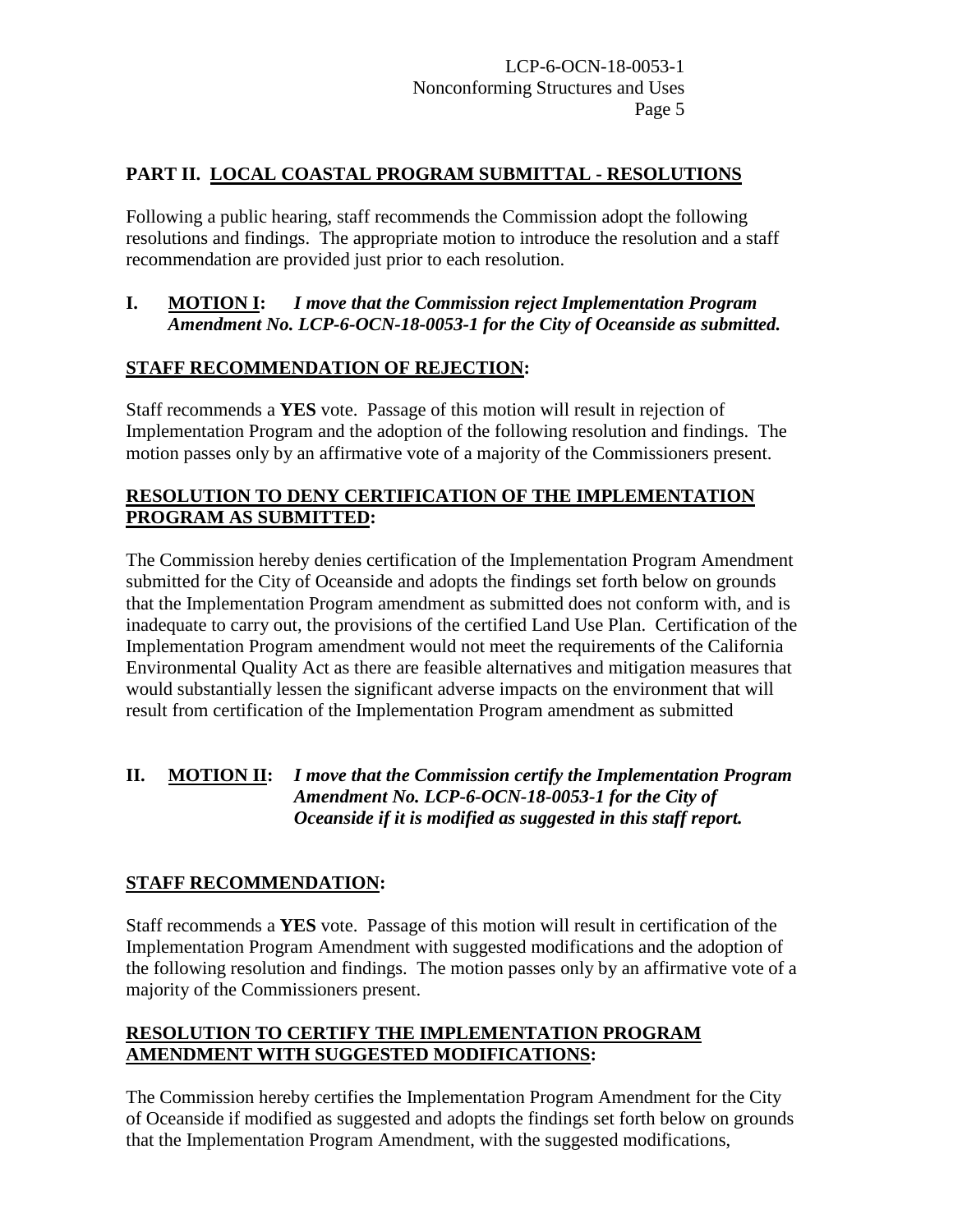conforms with and is adequate to carry out the certified Land Use Plan. Certification of the Implementation Program Amendment if modified as suggested complies with the California Environmental Quality Act, because either 1) feasible mitigation measures and/or alternatives have been incorporated to substantially lessen any significant adverse effects of the Implementation Program Amendment on the environment, or 2) there are no further feasible alternatives and mitigation measures that would substantially lessen any significant adverse impacts on the environment.

#### **PART III.SUGGESTED MODIFICATIONS**

Staff recommends the following suggested revisions to the proposed Implementation Plan be adopted. The underlined sections represent language that the Commission suggests be added, and the struck-out sections represent language which the Commission suggests be deleted from the language as originally submitted.

1. Modify Section 3509 of Article 35, as follows:

3509 Termination of Nonconforming Status

A nonconforming use or structure shall conform to the regulations of the district in which such property is located when one or more of the following events occur:

- A. Unless otherwise provided in this article, a nonconforming use which remains inactive for 180 consecutive days, shall be deemed to have ceased, and shall not thereafter be renewed (provision applicable citywide).
- B. If a nonconforming use or structural nonconformity is enlarged, extended, expanded or in any other manner changed to increase its inconsistency with the regulations of this Ordinance, then, in addition to any other consequences imposed by this Ordinance, any entitlement to thereafter maintain the nonconformity is terminated (provision applicable in non-coastal zone).
- C. A change, expansion, enlargement or intensification of any structural nonconformity or use or the addition of a new use of the property not specifically names or described in a resolution establishing an abatement period (provision applicable in the coastal zone properties).
- D. A nonconforming use or structure shall conform to the regulations of the district in which the property is located upon expiration of the period of time provided in a resolution establishing an abatement period (provision applicable citywide).

If a nonconforming, legally conducted use is changed to a use that conforms to or is more consistent with the regulations of this Ordinance, then any entitlement to maintain the nonconforming use is modified in that same degree.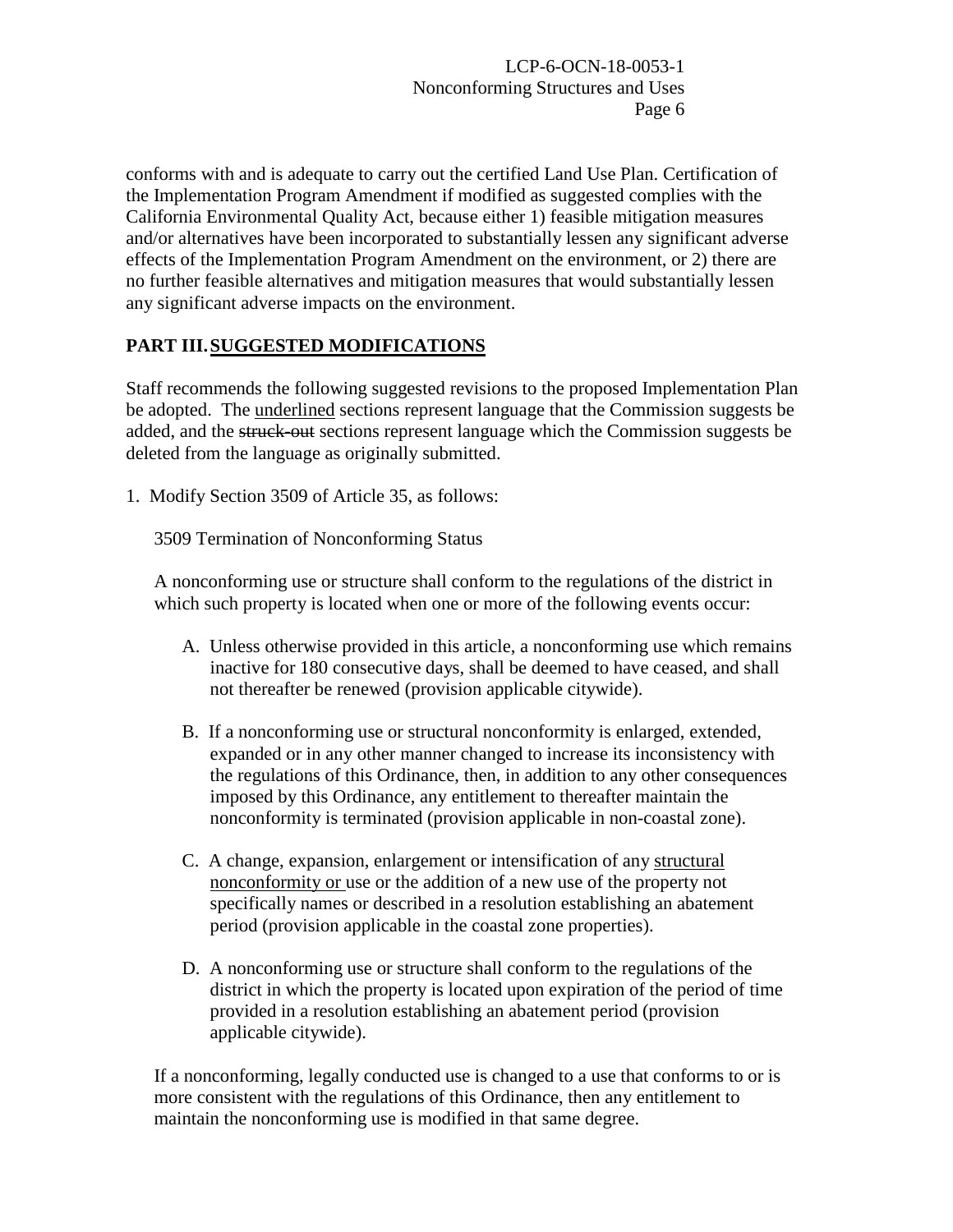#### **PART IV. FINDINGS FOR REJECTION OF THE CITY OF OCEANSIDE IMPLEMENTATION PLAN AMENDMENT, AS SUBMITTED**

# **A. AMENDMENT DESCRIPTION**

The amendment will repeal Article 18 (Nonconforming Uses and Structures) in its entirety and proposed subsequent certification of new Articles 27 (N Nonconforming Use Amortization Overlay District) and 35 (Nonconforming Uses and Structures). Article 27 provides a process for the City to identify and require removal a group of nonconforming uses within a specific area. Article 35 regulates both nonconforming uses and structures on an individual basis. The article carries over all the provisions of existing Article 18 and adds new provisions to specify that the burden of proof for any nonconforming is on the applicant/property owner and allows the reconstruction of multifamily residential buildings and commercial buildings within the South Oceanside area if those uses were destroyed by natural disaster.

# **B. SPECIFIC FINDINGS FOR REJECTION**

The standard of review for LCP implementation submittals or amendments is their consistency with and ability to carry out the provisions of the certified LUP.

## **a) Purpose and Intent of the Ordinance.**

The proposed amendment includes the certification of two articles, one addressing the amortization of nonconforming uses on a larger scale basis (Article  $27 - N$ ) Nonconforming Use Amortization Overlay District) and one generally addressing procedures for the continuance or abatement of existing uses and structures that do not conform to the provisions of the Zoning Ordinance, and which may be detrimental to the orderly development of the City and adverse to the general welfare of persons or property (Article 35 – Nonconforming Uses and Structures).

## **b) Major Provisions of the Ordinance**.

The major provisions of Article 27 include:

- The establishment of an "amortization overlay" for areas of the City that contain three or more nonconforming uses within a 50 acre area and if such an overlay would help reduce deterioration, blight or long term vacancies in the area; and
- Requirement for any properties affected by the "amortization overlay" to conform to allowable uses for the zone within a time frame to be determined by the City.

Major provisions of Article 35 include: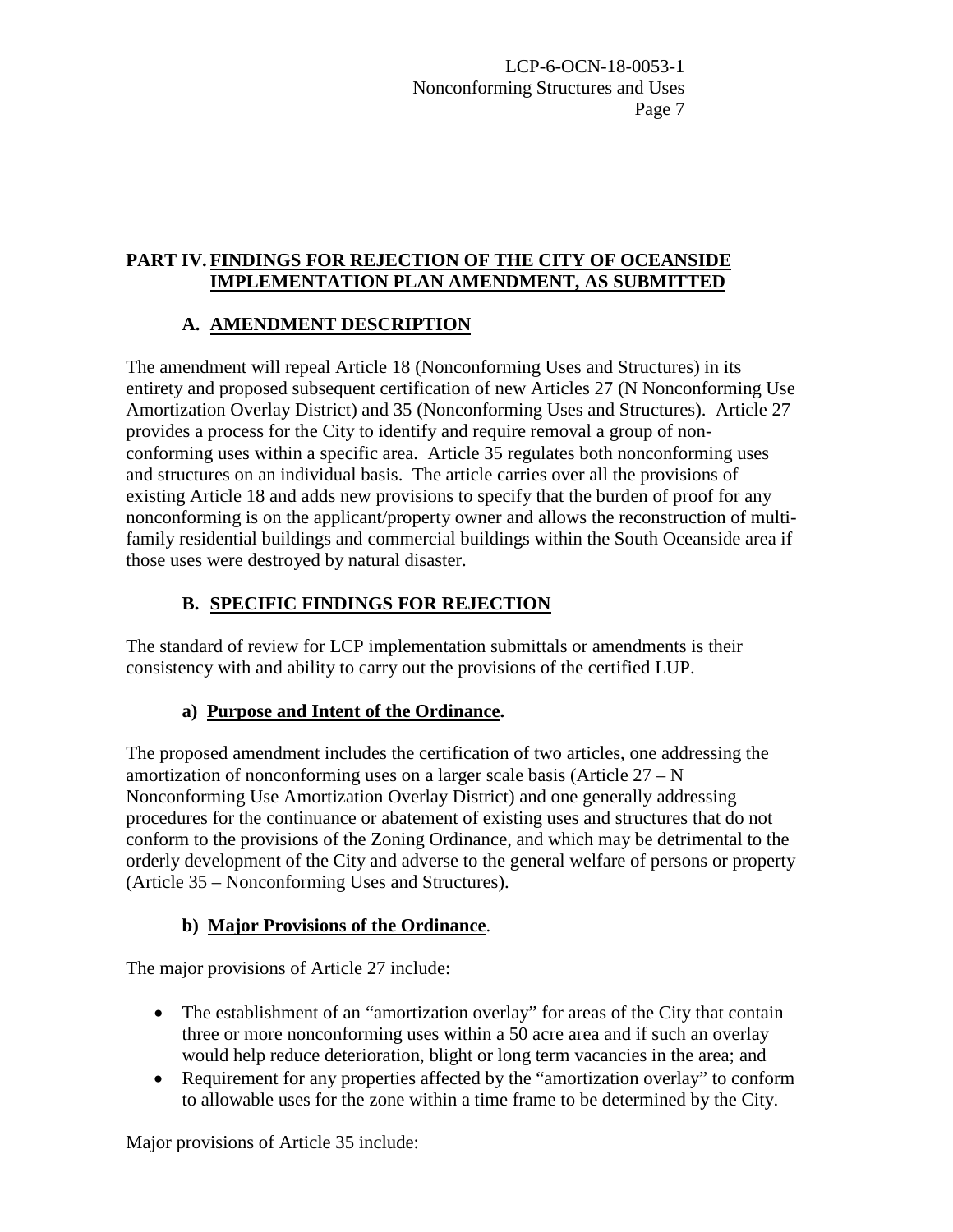- Requirements for the determination of a nonconformity;
- Abatement periods for nonconformities;
- Exceptions for mobile home parks;
- Methods for termination of nonconforming status;
- The reconstruction of buildings or uses destroyed by fire, explosion or other acts of God; and
- Hearing and appeal requirements for processing of projects that include a nonconforming use or structure.

# **c) Adequacy of the Ordinance to Implement the Certified LUP Segments.**

The Commission may only reject LCP implementation plan amendments where it can be shown that the amendment would be inconsistent with the certified land use plan (LUP) or render the IP inadequate to carry out the LUP. The applicable provisions of the City's LUP are listed below and state:

Section III. Water and Marine Resources; Diking, Dredging, Filling, and Shoreline Structures; and Hazard Areas

*A. Coastal Act Policies: The Coastal Act requires maintenance, protection and restoration of marine resources and coastal water quality, as well as control of discharges and run-off into the ocean and coastal wetlands.*

*The Act also limits diking, dredging and filling of coastal waters to very specific circumstances, including maintenance dredging of channels, expansion of boasting facilities and habitat restoration activities.*

*Shoreline structures such as breakwaters, groins and seawalls, are permitted to serve coastal dependent uses, or protect existing structures or public beaches. Impacts on shoreline sand transportation must be mitigated.*

*Local agencies are required to control risks in areas subject to geologic, flood, and fire hazard. New development must not create or contribute to erosion of geologic stability.*

*Policy 6 – Revetments, breakwaters, groins, harbor channels, seawalls, cliff retaining walls, and other such construction that alters natural shoreline processes shall be permitted when required to serve coastal-dependent uses or to protect existing structures or public beaches in danger from erosion, and when designed to eliminate or mitigate impacts on local shoreline sand supply. Such structures shall be designed and constructed to minimize erosive impacts on adjacent unprotected property and minimize encroachment on to the beach. The structures shall not interfere with*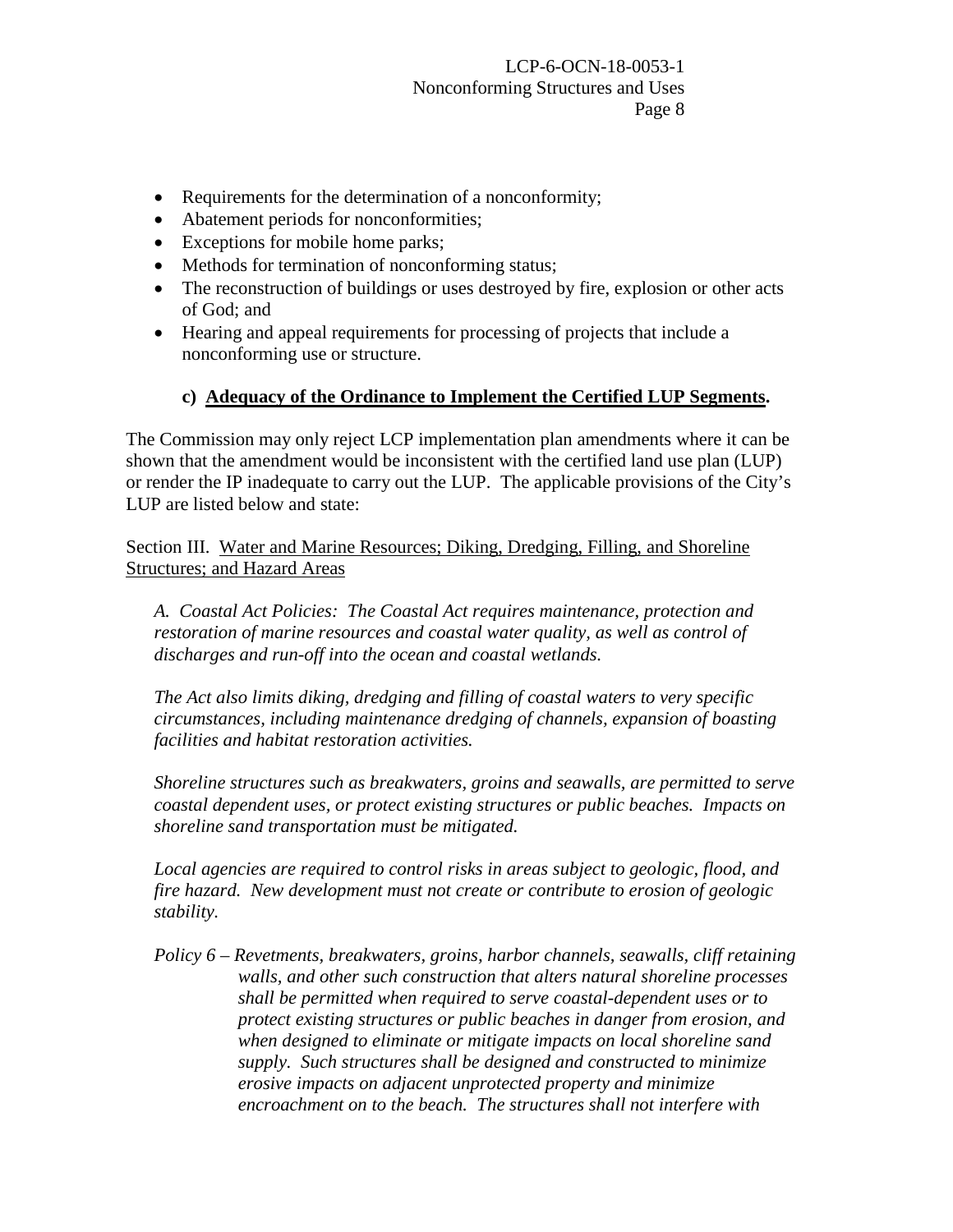*access along the beach. The property owner shall dedicate all area seaward of the shoreline structure for lateral access for the public.*

- *Policy 10 – As an LCP implementing measure, the City has developed discretionary review procedures for all permanent or temporary artificial structures proposed for shoreline erosion control, including seawalls, revetments, retaining walls and breakwaters. Such structures shall be allowed if each of the criteria listed in Policy #6 is met.*
- *Policy 11 – New development along the City's coastal bluffs and hillsides should assure stability and protection of natural landforms and neither create nor contribute significantly to erosion or geological instability, or in any way require the construction of protective devices that would substantially alter natural landforms.*
- *Policy 12 – Coastal bluff development shall be permitted if the design and setbacks are adequate to ensure stability for the expected economic life of the development, and measures are taken to control run-off, foot traffic, irrigation or other activities which could aggravate erosion.*
- *Policy 13 – The demonstration of stability for bluff development shall occur at the time of building permit issuance and shall include a report prepared by a registered geologist, professional engineer and/or a certified engineering geologist acting within their area of expertise, based on an on-site evaluation.*
- *Policy 14 – The Community Development Commission will adhere to the guidelines and recommendation of the "Geotechnical and Erosion Control Study Report, Bluff Area, Ninth Street to Wisconsin Avenue, Oceanside, California".*

Section V. Environmentally Sensitive Habitat Areas

*A. Coastal Act Policies: The Coastal Act requires that environmentally sensitive habitat areas be protected against significant disruption. Development adjacent to such shall be sited and designed to prevent adverse environmental impacts.*

Section VI. Visual Resources and Special Communities

*A. Coastal Act Policies: The Coastal Act requires that the visual qualities of the Coastal Zone shall be protected and that new development be sited and designed to be visually compatible with the character of surrounding areas.*

*Policy 1 – In areas of significant natural aesthetic value, new developments shall be subordinate to the natural environment.*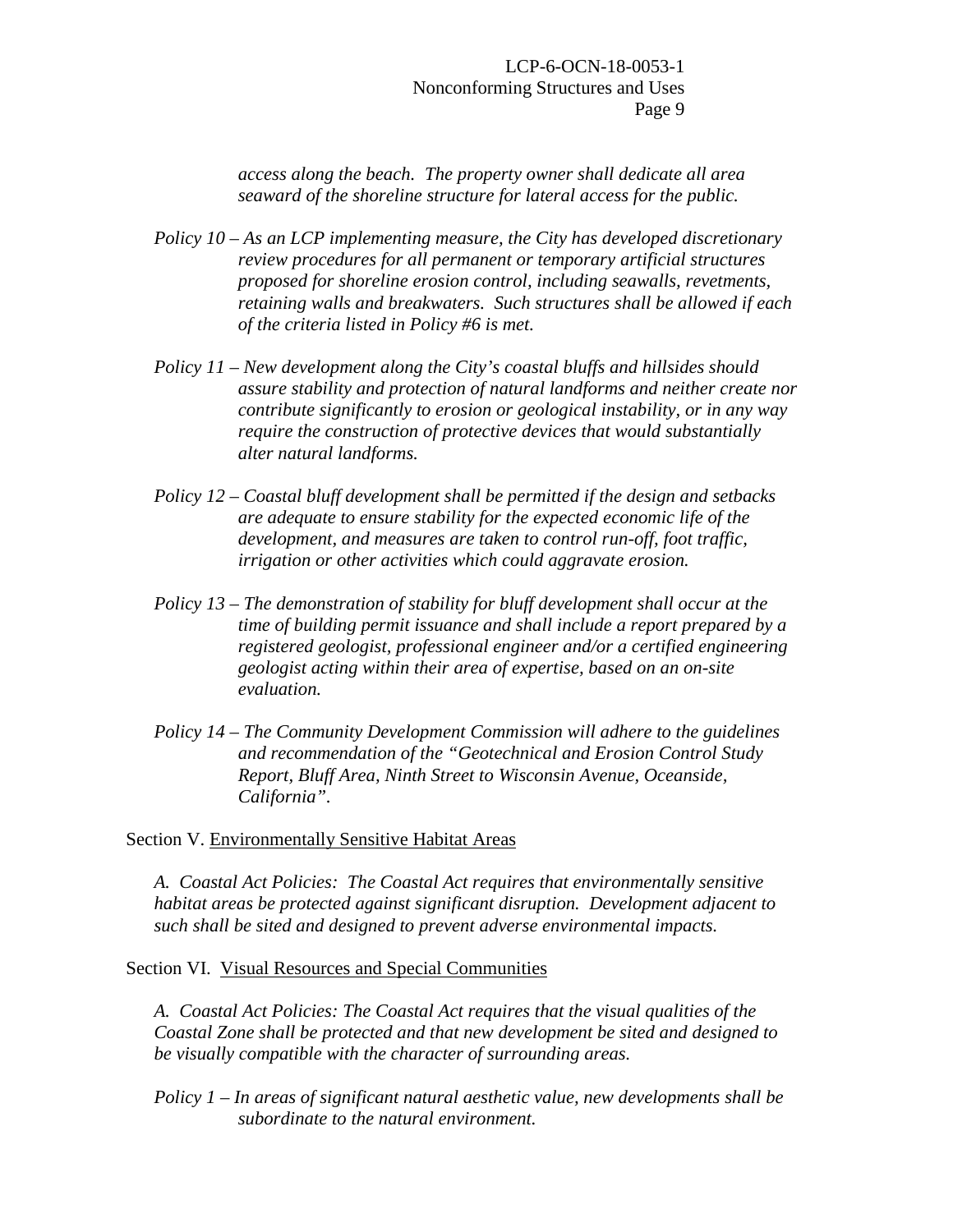- *Policy 4 – The City shall maintain existing view corridors through public rights-ofway.*
- *Policy 8 – The City shall ensure that all new development is compatible in height, scale, color and form with the surrounding neighborhood.*

Section VII. New Development and Public Works

*Policy 1 – The City shall deny any project which diminishes public access to the shoreline, degrades coastal aesthetics, or precludes adequate urban services for coastal-dependent, recreation, or visitor serving uses.*

The City's LCP also includes a number of guidance documents, and relevant sections of these guidance documents are included below:

#### Design Standards for Preserving and Creating Views

*The visual orientation to the Pacific Ocean is a major identity factor for the City of Oceanside. Traditional view corridors should be preserved and reinforced in the placement of buildings and landscaping. Additionally, some views not presently recognized deserve consideration in the design and location of further coastal improvements.*

The Commission is primarily interested in regulation of nonconforming uses and structures when existing nonconformities would allow continuation of a non-priority *use* (such as residential, industrial or office) in an area designated for visitor-serving or marine related development, when an existing *structure* is located in a hazardous location or when nonconforming structures are located within view corridors, public accessways, or in close proximity to sensitive habitat. In all these situations, allowing continuation of such nonconformities could impair the public's ability to access and recreate along the coast, may result in the unsafe siting of a structure, or could extend impacts to coastal resources, inconsistent with the LUP policies cited above.

In recent actions, the Commission has worked with the City of Solana Beach (ref. Land Use Plan 2012) and the City of San Diego (ref. LCPA No. LCP-6-SAN-16-0043-3) in developing regulations for nonconforming uses and structures. In both of these cases, any existing nonconformity was required to be terminated and brought into conformity with current regulations when development increased the nonconformity or when development went beyond what would be considered repair and maintenance. Similar to Commission regulation Section 13252 (Cal. Code of Regulations, tit. 14), repair and maintenance is defined as less than 50% demolition or alteration of major structural components. Anything greater than 50% is determined as going beyond repair and maintenance, constituting new development which is then required to be brought into conformity.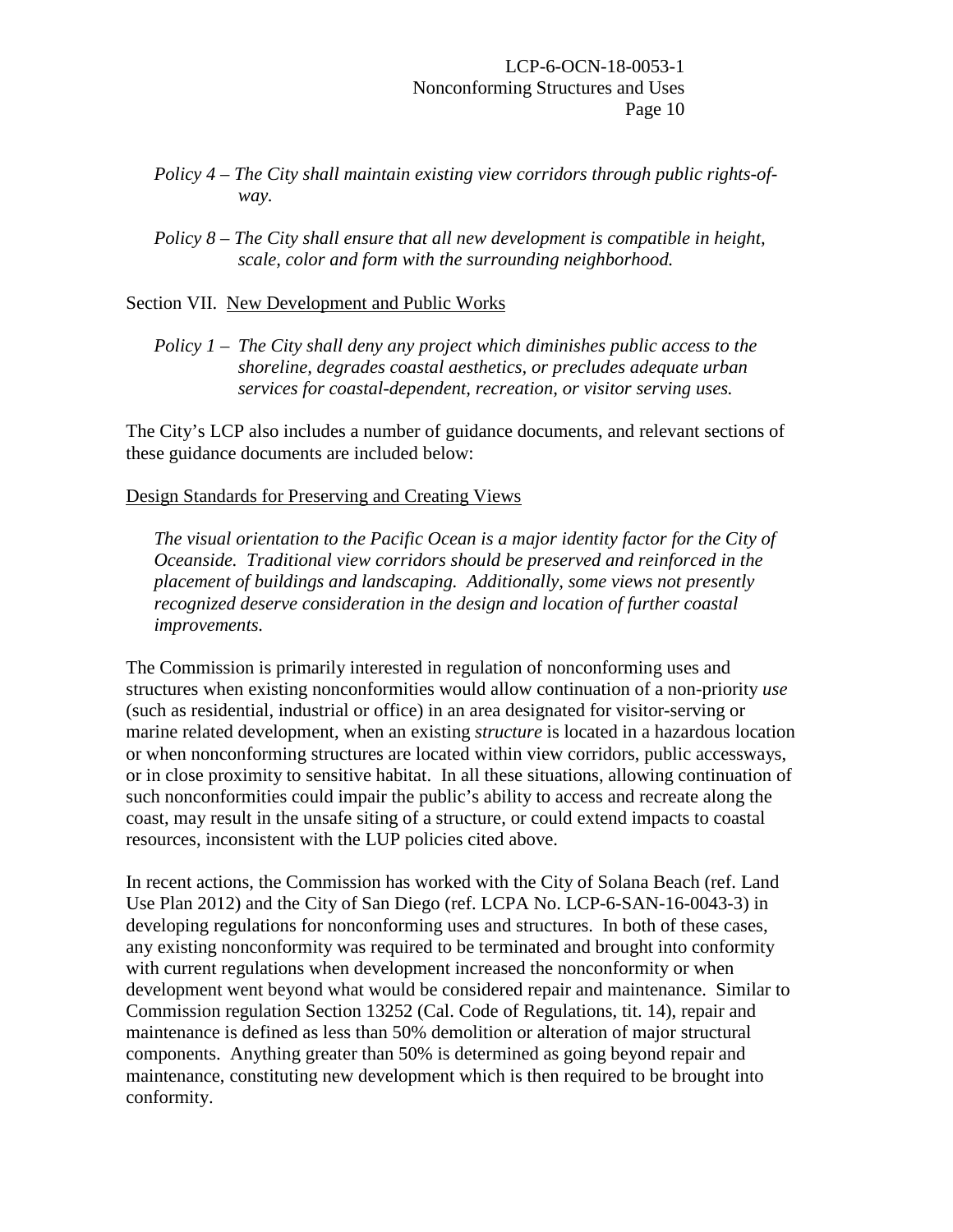In this case, the proposed amendment specifies that any nonconforming *use* will be required to conform to current regulations when the use is changed, expanded, enlarged or intensified. The article also requires, outside the coastal zone, that structural nonconformities be brought into conformance when the nonconformity is proposed to be enlarged, extended or expanded. However, there is no specification for when the termination of a nonconforming structure will occur, if located within the coastal zone. As proposed, an existing structure, located in a hazardous location, or within a view corridor, public accessway or within a sensitive habitat area, could potentially be completely rebuilt and maintain the nonconformity. Allowing substantial alteration or replacement of an existing structure located in a hazardous location would extend its economic life and may result in the need for shoreline protection, inconsistent with Policies 6 and 10 of Section III (3) of the City's LCP. These policies permit shoreline protection only when required to protect existing structures and prohibit protective devices for new development. Additionally, allowing substantial alteration or replacement to structures located within view corridors would be inconsistent with Policies 1 and 4 of Section VI (6) of the City's LCP, which require new development protect existing view corridors and be subordinate to the natural environment. Regarding public access and sensitive habitats, Section VII (7) of the LCP requires the City deny any project which diminishes public access and Section V (5) requires development adjacent to environmentally sensitive habitat areas be sited and designed to prevent adverse environmental impacts respectively. Therefore, the proposed amendment cannot be found consistent with or adequate to carry out a number of policies contained in the certified LUP.

#### **PART V. FINDINGS FOR APPROVAL OF THE CITY OF OCEANSIDE IMPLEMENTATION PLAN AMENDMENT, IF MODIFIED**

As previously discussed, the primary concern of proposed amendment is that the amendment fails to establish when the termination of a structural nonconformity would occur for properties located in the coastal zone. As such, Commission has suggested one modification to address this concern.

Suggested Modification No. 1 has been included within the "Termination of Nonconforming Status" section of proposed Article 35. This section of the article details when the termination of any nonconformity will occur. Suggested Modification No. 1 would revise subsection "C" to include that any nonconforming use *or structure* be brought into conformity when any change, expansion, enlargement or intensification is proposed. As amended, any nonconformity (structure or use) will be required to be brought into conformity to current regulations in association with any proposal for development. As an example, if an addition is proposed to an existing home which is located adjacent to Buena Vista Lagoon, and within the required habitat buffer, removal of the nonconforming portion of the building and establishment of the appropriate buffer area would be required as a part of the approval of that Coastal Development Permit (CDP). This process would be similar for homes located in hazardous areas, within view corridors and within public accessways. Only as revised can Article 35 be found to be consistent with the City's certified LUP.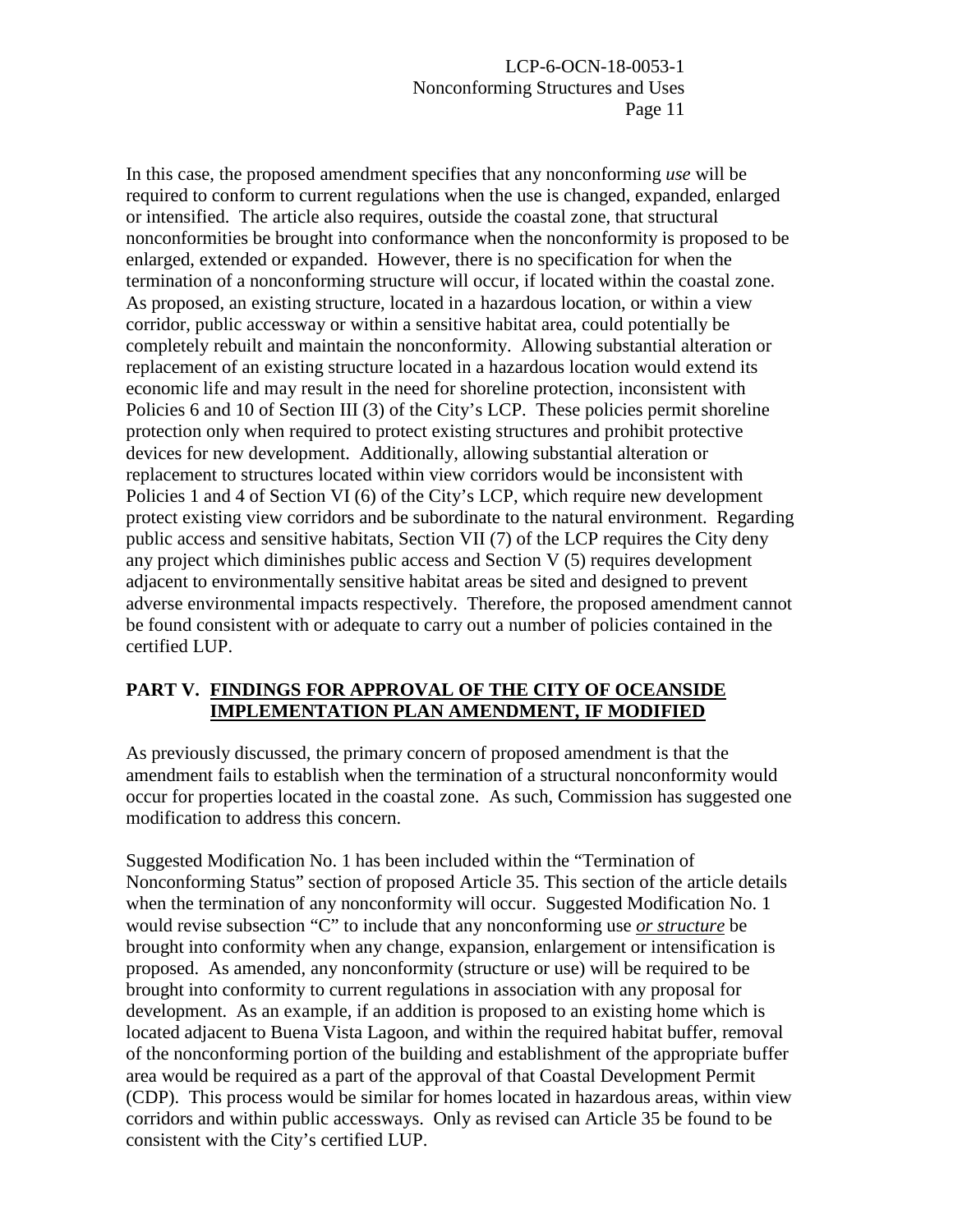Regarding certification of Article 27, this article is a completely new section of the City's LCP and provides a mechanism for the City to identify a number of nonconforming uses within a specific area that is currently deteriorated, blighted or has long-term vacancies. Once an area of concern is identified by City staff, the Planning Commission will recommend that City Council adopt a period for required termination for all of the nonconforming uses within the identified area. Article 27 is a separate process, and does not affect the individual review of nonconforming uses or structures as regulated by Article 35, but also promotes the retirement of nonconforming uses. Therefore, Article 27 does not raise any LUP consistency concerns and can be approved as submitted.

Finally, some minor additional concerns have been identified with the proposed amendment that include grandfathering of certain nonconformities and allowing the reconstruction of nonconforming structures/uses lost due to an act of God based upon the value of the structure and not through a more precise threshold. However, the subject amendment request is part of the City's process to merge the two ordinances used by the City into one set of law, and the City is proposing no significant revisions at this time. Further, in 2016, the City received a Commission LCP Local Assistance Grant to support funding to comprehensively update its LCP to address Sea Level Rise, and specifically included completion of a sea level rise vulnerability assessment, adaptation plan, and overall LUP Update. The City has completed a draft Vulnerability Assessment which City staff intends to use to help develop an adaptation plan and the LUP update. It is expected that the adaptation plan will help guide regulations for nonconforming uses and structures, especially for those areas subject to hazards; and, therefore, the City has identified updating the regulations for nonconforming uses and structures as a task associated with this future general LUP update. Therefore, these identified concerns, as well as the larger effort to protect structures located in hazardous areas will be addressed in greater detail at that time and likely more closely resembling the approach certified by the Commission for the Cities of Solana Beach and San Diego. The one modification suggested by staff is necessary to find the amendment consistent with the LUP and is intended as an interim measure until the LUP update is approved by the City and certified by the Commission.

#### **PART VI. CONSISTENCY WITH THE CALIFORNIA ENVIRONMENTAL QUALITY ACT (CEQA)**

Section 21080.9 of the California Environmental Quality Act (CEQA) exempts local government from the requirement of preparing an environmental impact report (EIR) in connection with its local coastal program. The Commission's LCP review and approval program has been found by the Resources Agency to be functionally equivalent to the EIR process. Thus, under CEQA Section 21080.5, the Commission is relieved of the responsibility to prepare an EIR for each LCP submission. The City of Oceanside found that the LCPA proposal is exempt, pursuant to Section 15061(b)(3) of CEQA [no possible effect on the environment].